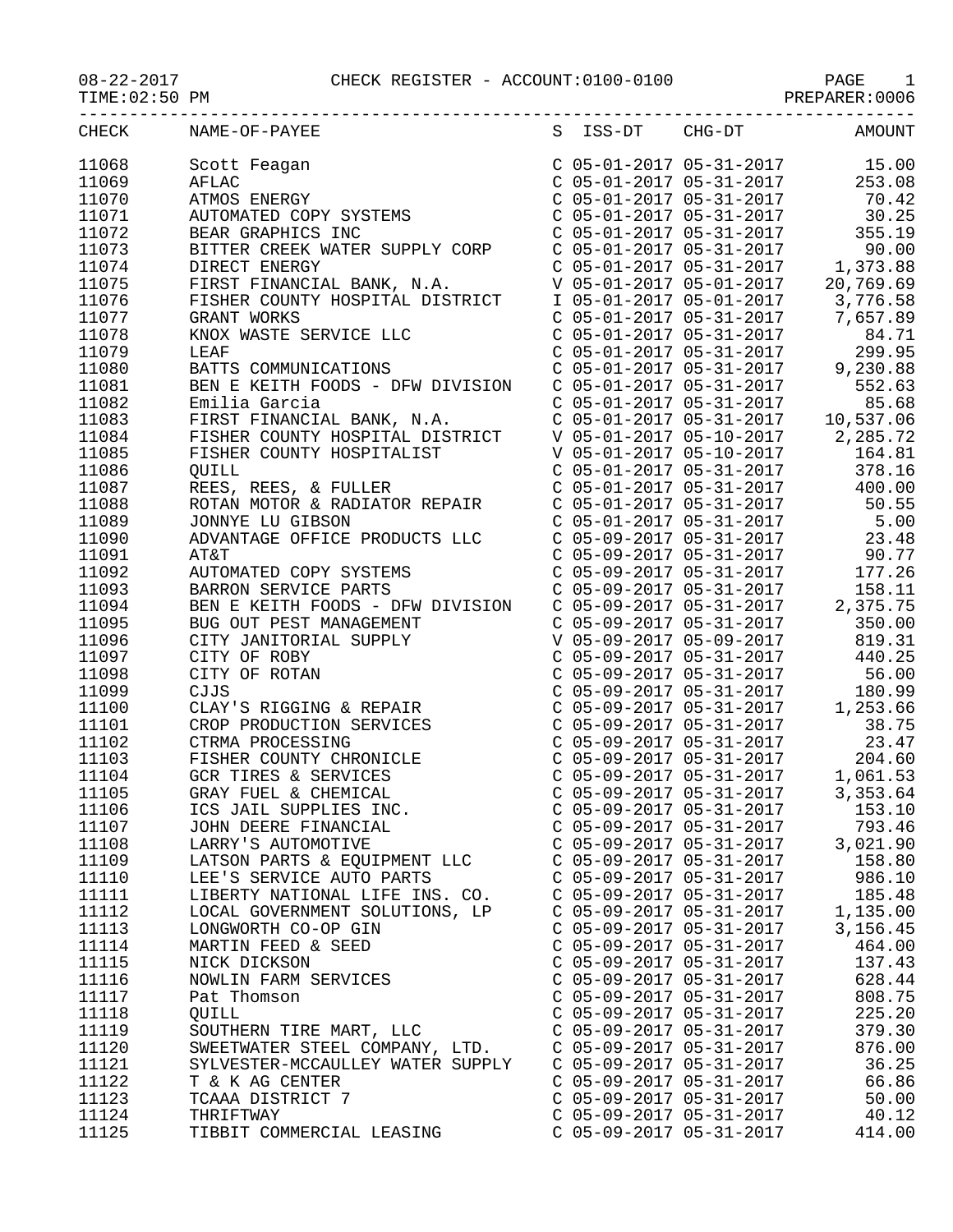08-22-2017 CHECK REGISTER - ACCOUNT:0100-0100 PAGE 2

|       | CHECK NAME-OF-PAYEE<br>$\begin{tabular}{l cccc} \hline {\bf 18.4848-01^{\circ}+1.84488-01^{\circ}+1.84488-01^{\circ}+1.84488-01^{\circ}+1.84488-01^{\circ}+1.84488-01^{\circ}+1.84488-01^{\circ}+1.84488-01^{\circ}+1.84488-01^{\circ}+1.84488-01^{\circ}+1.84488-01^{\circ}+1.84488-01^{\circ}+1.84488-01^{\circ}+1.84488-0$ |                           | S ISS-DT CHG-DT AMOUNT |
|-------|-------------------------------------------------------------------------------------------------------------------------------------------------------------------------------------------------------------------------------------------------------------------------------------------------------------------------------|---------------------------|------------------------|
| 11126 |                                                                                                                                                                                                                                                                                                                               |                           |                        |
| 11127 |                                                                                                                                                                                                                                                                                                                               |                           |                        |
| 11128 |                                                                                                                                                                                                                                                                                                                               |                           |                        |
| 11129 |                                                                                                                                                                                                                                                                                                                               |                           |                        |
| 11130 |                                                                                                                                                                                                                                                                                                                               |                           |                        |
| 11131 |                                                                                                                                                                                                                                                                                                                               |                           |                        |
| 11132 |                                                                                                                                                                                                                                                                                                                               |                           |                        |
| 11133 |                                                                                                                                                                                                                                                                                                                               |                           |                        |
| 11134 |                                                                                                                                                                                                                                                                                                                               |                           |                        |
| 11135 |                                                                                                                                                                                                                                                                                                                               |                           |                        |
| 11136 |                                                                                                                                                                                                                                                                                                                               |                           |                        |
| 11137 |                                                                                                                                                                                                                                                                                                                               |                           |                        |
| 11138 |                                                                                                                                                                                                                                                                                                                               |                           |                        |
| 11139 | ALL<br>AT&T<br>CTMO                                                                                                                                                                                                                                                                                                           |                           |                        |
| 11140 |                                                                                                                                                                                                                                                                                                                               |                           |                        |
| 11141 |                                                                                                                                                                                                                                                                                                                               |                           |                        |
| 11142 |                                                                                                                                                                                                                                                                                                                               |                           |                        |
| 11143 |                                                                                                                                                                                                                                                                                                                               |                           |                        |
| 11144 |                                                                                                                                                                                                                                                                                                                               |                           |                        |
| 11145 |                                                                                                                                                                                                                                                                                                                               |                           |                        |
| 11146 |                                                                                                                                                                                                                                                                                                                               |                           |                        |
| 11147 |                                                                                                                                                                                                                                                                                                                               |                           |                        |
| 11148 |                                                                                                                                                                                                                                                                                                                               |                           |                        |
| 11149 |                                                                                                                                                                                                                                                                                                                               |                           |                        |
| 11150 |                                                                                                                                                                                                                                                                                                                               |                           |                        |
| 11151 |                                                                                                                                                                                                                                                                                                                               |                           |                        |
| 11152 |                                                                                                                                                                                                                                                                                                                               |                           |                        |
| 11153 |                                                                                                                                                                                                                                                                                                                               |                           |                        |
| 11154 |                                                                                                                                                                                                                                                                                                                               |                           |                        |
| 11155 |                                                                                                                                                                                                                                                                                                                               |                           |                        |
| 11156 |                                                                                                                                                                                                                                                                                                                               |                           |                        |
| 11157 |                                                                                                                                                                                                                                                                                                                               |                           |                        |
| 11158 |                                                                                                                                                                                                                                                                                                                               |                           |                        |
| 11159 |                                                                                                                                                                                                                                                                                                                               |                           |                        |
| 11160 |                                                                                                                                                                                                                                                                                                                               |                           |                        |
| 11161 |                                                                                                                                                                                                                                                                                                                               |                           |                        |
| 11162 |                                                                                                                                                                                                                                                                                                                               |                           |                        |
| 11163 |                                                                                                                                                                                                                                                                                                                               |                           |                        |
| 11164 |                                                                                                                                                                                                                                                                                                                               |                           | 159.75                 |
| 11165 | CONOCO-2586-WEXBANK                                                                                                                                                                                                                                                                                                           | $C$ 05-12-2017 05-31-2017 | 373.49                 |
| 11166 | CONOCO-9137-WEXBANK                                                                                                                                                                                                                                                                                                           | C 05-12-2017 05-31-2017   | 1,028.15               |
| 11167 | AT&T                                                                                                                                                                                                                                                                                                                          | V 05-15-2017 05-15-2017   | 139.30                 |
| 11168 | BIG COUNRTY ELECTRIC COOP                                                                                                                                                                                                                                                                                                     | $C$ 05-15-2017 05-31-2017 | 350.00                 |
| 11169 | AT&T                                                                                                                                                                                                                                                                                                                          | V 05-15-2017 05-15-2017   | 139.30                 |
| 11170 | AT&T                                                                                                                                                                                                                                                                                                                          | C 05-15-2017 05-31-2017   | 191.89                 |
| 11171 | AQUAONE INC.                                                                                                                                                                                                                                                                                                                  | $C$ 05-16-2017 05-31-2017 | 9.74                   |
| 11172 | AT&T                                                                                                                                                                                                                                                                                                                          | C 05-16-2017 05-31-2017   | 141.42                 |
| 11173 | AT&T                                                                                                                                                                                                                                                                                                                          | $C$ 05-16-2017 05-31-2017 | 213.95                 |
| 11174 | BECKY MAULDIN                                                                                                                                                                                                                                                                                                                 | $C$ 05-16-2017 05-31-2017 | 436.48                 |
| 11175 | CARD SERVICE CENTER                                                                                                                                                                                                                                                                                                           | V 05-16-2017 05-16-2017   | 3,325.76               |
| 11176 | CHAD PEARSON                                                                                                                                                                                                                                                                                                                  | $C$ 05-16-2017 05-31-2017 | 810.42                 |
| 11177 | HAMLIN DENTAL                                                                                                                                                                                                                                                                                                                 | $C$ 05-16-2017 05-31-2017 | 194.00                 |
| 11178 | ICS JAIL SUPPLIES INC.                                                                                                                                                                                                                                                                                                        | $C$ 05-16-2017 05-31-2017 | 46.34                  |
| 11179 | REED'S SERVICE AND REPAIR                                                                                                                                                                                                                                                                                                     | $C$ 05-16-2017 05-31-2017 | 729.91                 |
| 11180 | SUPERIOR VISION OF TEXAS                                                                                                                                                                                                                                                                                                      | $C$ 05-16-2017 05-31-2017 | 77.48                  |
| 11181 | TEXAS ASSOCIATION OF COUNTIES                                                                                                                                                                                                                                                                                                 | C 05-16-2017 05-31-2017   | 38.00                  |
| 11182 | <b>TXTAG</b>                                                                                                                                                                                                                                                                                                                  | C 05-16-2017 05-31-2017   | 9.47                   |

11183 VERIZON WIRELESS V 05-16-2017 05-16-2017 202.16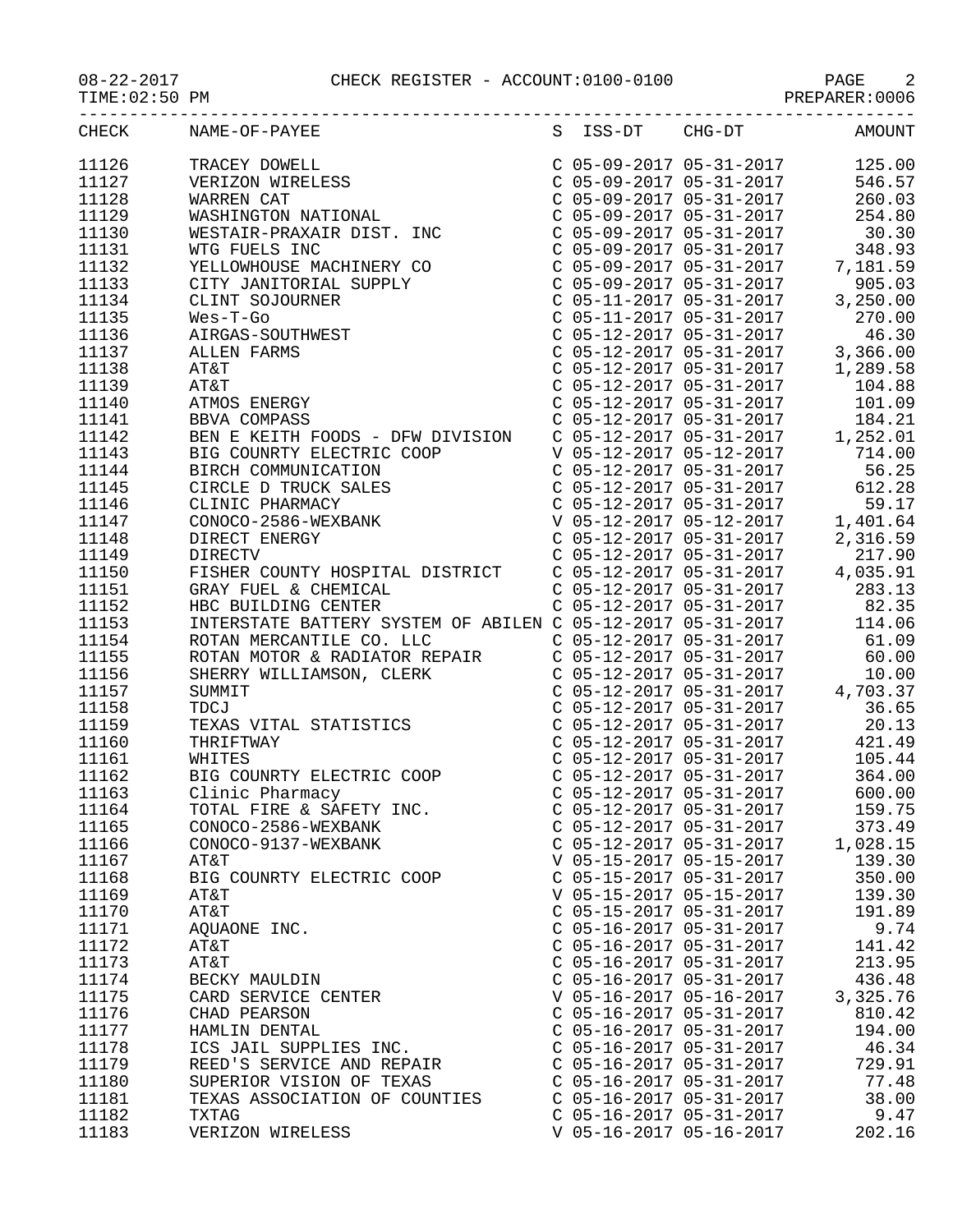08-22-2017 CHECK REGISTER - ACCOUNT:0100-0100 PAGE 3

| TIME OR SO PM<br>PREPARER · 0000 |                                                      |   |                                                        |  |           |
|----------------------------------|------------------------------------------------------|---|--------------------------------------------------------|--|-----------|
| CHECK                            | NAME-OF-PAYEE                                        | S | ISS-DT CHG-DT                                          |  | AMOUNT    |
| 11184                            | CARD SERVICE CENTER                                  |   | V 05-16-2017 05-16-2017                                |  | 3,329.86  |
| 11185                            | VERIZON WIRELESS                                     |   | $C$ 05-16-2017 05-31-2017                              |  | 203.48    |
| 11186                            | CARD SERVICE CENTER                                  |   |                                                        |  | 3,409.03  |
| 11187                            | Carlos Almanza                                       |   | C 05-17-2017 05-31-2017                                |  | 10.00     |
| 11188                            | Charlie Moore                                        |   | C 05-17-2017 05-31-2017                                |  | 10.00     |
| 11189                            | Cory Davis                                           |   | C 05-17-2017 05-31-2017                                |  | 10.00     |
| 11190                            | Crystal Lummus                                       |   | C 05-17-2017 05-31-2017                                |  | 10.00     |
| 11191                            | Deborah Clunis                                       |   |                                                        |  | 10.00     |
| 11192                            | Dolores Almanza                                      |   | C 05-17-2017 07-02-2017<br>C 05-17-2017 05-31-2017     |  | 10.00     |
| 11193                            | Esther Gonzalez                                      |   | C 05-17-2017 05-31-2017                                |  | 10.00     |
| 11194                            | Geneva Rivas                                         |   | C 05-17-2017 05-31-2017                                |  | 10.00     |
| 11195                            | Josie Blackwelder                                    |   | C 05-17-2017 05-31-2017                                |  | 10.00     |
| 11196                            | Juan Flores                                          |   | C 05-17-2017 07-31-2017                                |  | 10.00     |
| 11197                            | Kimberly Martin                                      |   | $C$ 05-17-2017 05-31-2017                              |  | 10.00     |
| 11198                            | Kirk Maberry                                         |   | C 05-17-2017 05-31-2017                                |  | 10.00     |
| 11199                            | Linda Jane Sosa                                      |   | C 05-17-2017 05-31-2017                                |  | 10.00     |
| 11200                            | Linda Scott                                          |   | C 05-17-2017 07-02-2017                                |  | 10.00     |
| 11201                            | Martha Rankin                                        |   | $C$ 05-17-2017 05-31-2017                              |  | 10.00     |
| 11202                            | Melvin Egly                                          |   |                                                        |  | 10.00     |
| 11203                            | Raul Rivas                                           |   | I 05-17-2017 05-17-2017<br>C 05-17-2017 05-31-2017     |  | 10.00     |
| 11204                            | Salvador Garcia                                      |   | C 05-17-2017 07-02-2017                                |  | 10.00     |
| 11205                            | Saundra Rivers                                       |   | C 05-17-2017 07-02-2017                                |  | 10.00     |
| 11206                            | Tammy Jo Miller                                      |   | C 05-17-2017 07-02-2017                                |  | 10.00     |
| 11207                            | Paul Scott                                           |   |                                                        |  | 3,500.00  |
| 11208                            | CRIME VICTIM'S COMPENSATION                          |   | $C$ 05-17-2017 05-31-2017<br>$C$ 05-18-2017 05-31-2017 |  | 10.00     |
| 11209                            | AFLAC                                                |   | C 05-19-2017 05-31-2017                                |  | 213.46    |
| 11210                            | ATMOS ENERGY                                         |   | C 05-19-2017 05-31-2017                                |  | 199.53    |
| 11211                            | BEN E KEITH FOODS - DFW DIVISION                     |   | $C$ 05-19-2017 05-31-2017                              |  | 768.55    |
| 11212                            | CJJS                                                 |   | $C$ 05-19-2017 05-31-2017                              |  | 62.95     |
| 11213                            | FISHER COUNTY APPRAISAL DISTRICT                     |   | $C$ 05-19-2017 05-31-2017                              |  | 49,330.49 |
| 11214                            | NEW HORIZON AG SERVICE                               |   | $C$ 05-19-2017 05-31-2017                              |  | 35.00     |
| 11215                            | OFFICE DEPOT BUSINESS CREDIT                         |   | C 05-19-2017 05-31-2017                                |  | 241.25    |
| 11216                            | TEXAS ASSOCIATION OF COUNTIES                        |   | C 05-19-2017 05-31-2017                                |  | 33,015.00 |
| 11217                            | United States Postal Service C 05-19-2017 05-31-2017 |   |                                                        |  | 52.00     |
| 11218                            | FAMILY SUPPORT REGISTRY                              |   | $C$ 05-22-2017 05-31-2017                              |  | 152.00    |
| 11219                            | OFFICE OF THE ATTORNEY GENERAL                       |   | C 05-22-2017 05-31-2017                                |  | 111.92    |
| 11220                            | FIRST NATIONAL BANK                                  |   | $C$ 05-23-2017 05-31-2017                              |  | 41,247.62 |
| 11221                            | AT&T                                                 |   | $C$ 05-30-2017 07-02-2017                              |  | 180.46    |
| 11222                            | ATMOS ENERGY                                         |   | $C$ 05-30-2017 07-02-2017                              |  | 397.04    |
| 11223                            | BITTER CREEK WATER SUPPLY CORP                       |   | $C$ 05-30-2017 07-02-2017                              |  | 134.00    |
| 11224                            | DANNY CLAWSON                                        |   | C 05-30-2017 07-02-2017                                |  | 7.50      |
| 11225                            | FISHER COUNTY HOSPITAL CLINICS                       |   | C 05-30-2017 07-02-2017                                |  | 231.75    |
| 11226                            | JOYCE WRIGHT                                         |   | $C$ 05-30-2017 07-02-2017                              |  | 429.00    |
| 11227                            | KNOX WASTE SERVICE LLC                               |   | C 05-30-2017 07-02-2017                                |  | 84.71     |
| 11228                            | MARGARET BISHOP                                      |   | C 05-30-2017 07-02-2017                                |  | 429.00    |
| 11229                            | MARY ALICE GIORDANO                                  |   | $C$ 05-30-2017 07-02-2017                              |  | 858.00    |
| 11230                            | MICHAEL DAUGHTERY                                    |   | $C$ 05-30-2017 07-02-2017                              |  | 429.00    |
| 11231                            | MICHELLE DAUGHTERY                                   |   | $C$ 05-30-2017 07-02-2017                              |  | 429.00    |
| 11232                            | SYLVESTER-MCCAULLEY WATER SUPPLY                     |   | $C$ 05-30-2017 07-02-2017                              |  | 36.36     |
| 11233                            | VERIZON WIRELESS                                     |   | $C$ 05-30-2017 07-02-2017                              |  | 238.74    |
| 11234                            | LUCILE WATSON                                        |   | C 05-30-2017 07-02-2017                                |  | 3,828.00  |
|                                  |                                                      |   |                                                        |  |           |